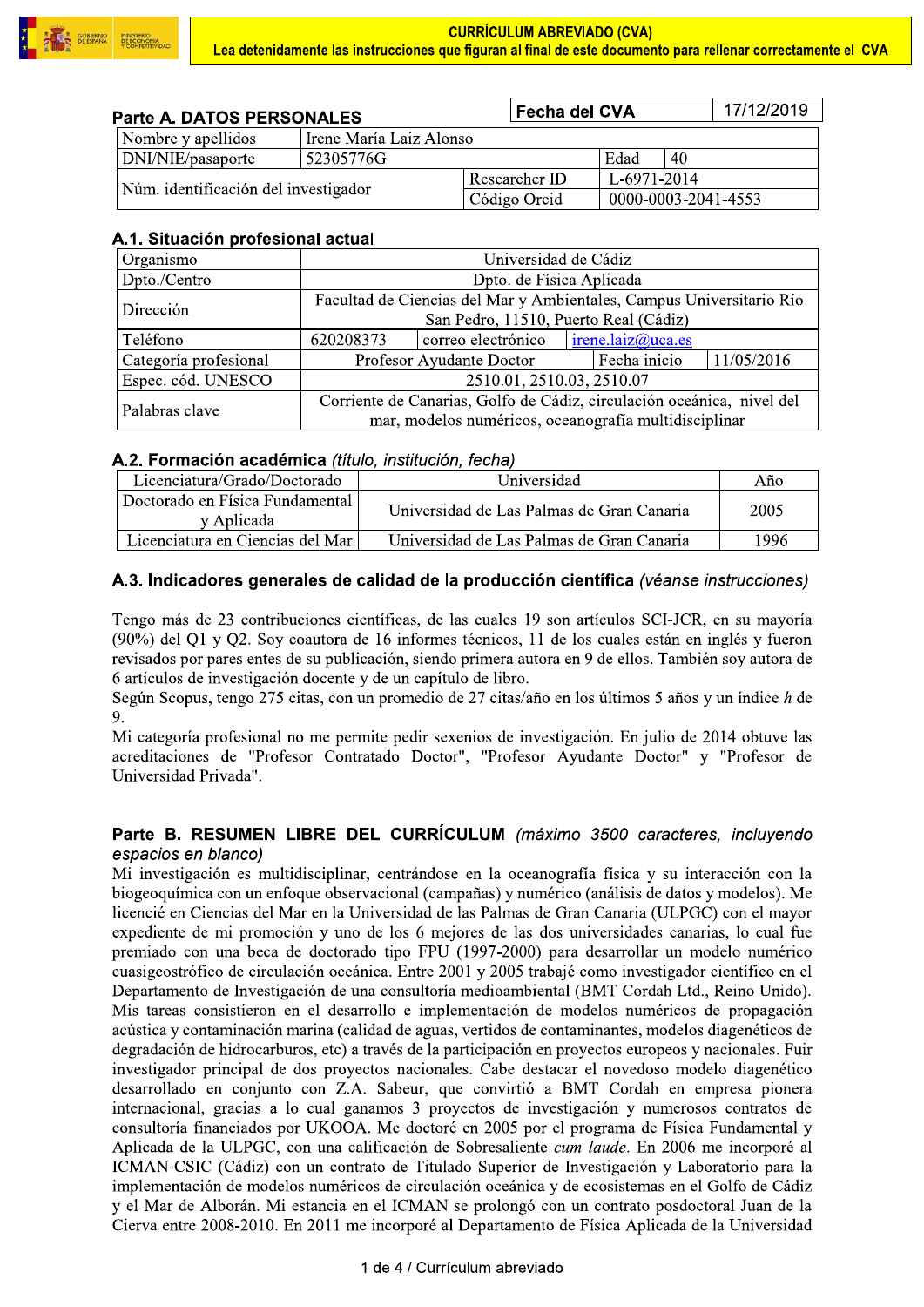

**Lea detenidamente las instrucciones que figuran al final de este documento para rellenar correctamente el CVA<br>le Cádiz (UCA) con un contrato de 2 años de Investigador Doctor para estudiar las variaciones del nivel<br>el mar** de Cádiz (UCA) con un contrato de 2 años de Investigador Doctor para estudiar las variaciones del nivel del mar usando datos in situ y de satélite. Continué en el mismo grupo como Profesor Sustituto Interino y llevando a cabo tareas similares de investigación entre enero de 2013 y mayo de 2016. Desde el  $11/05/2016$  soy profesor Ayudante Doctor en el mismo departamento. Las encuestas de satisfacción de los alumnos me han otorgado notas promedio que van de 4.2/5 el primer año hasta 4.7/5 en los últimos cursos, en todos los casos superiores a la media del centro, del Departamento de Física y de la UCA. Soy la Coordinadora Académica del Erasmus Mundus Joint Master Degree in Water and Coastal Management (WACOMA) desde el 01/09/2017 y la Coordinadora Académica del Programa de Movilidad ERASMUS+ (Ciencias Naturales) entre las Universidades de Cádiz y Bergen (Noruega) desde 01/10/2015.

Finalmente, a lo largo de mi carrera científica he colaborado en un total de 12 campañas oceanográficas y numerosos trabajos de campo y he participado en más de 30 proyectos nacionales (en España y Reino Unido) y europeos.

### $\overline{a}$ Parte C. MERITOS MAS RELEVANTES (*ordenados por tipologia)*

### $\mathbf{L}$  $\mathsf{G}.$ 1. Publicaciones

Laiz, I., Plecha, S., Teles-Machado, A., González-Ortegón, E., Sánchez-Quiles, D., Cobelo-García, A., Roque, D., Peliz, A., Sánchez-Leal, R. F., Tovar-Sánchez, A. (2019). The role of the Gulf of Cadiz eirculation in the redistribution of trace metals between the Atlantic Ocean and the Mediterranean Sea. Science of the Total Environment. https://doi.org/10.1016/j.scitotenv.2019.134964

González-Ortegón, E., Laiz, I., Sánchez-Ouiles, D., Cobelo-Garcia, A., & Tovar-Sánchez, A.  $(2019)$  Trace metal characterization and fluxes from the Guadiana, Tinto-Odiel and Guadalquivir estuaries to the Gulf of Cadiz. Science of the Total Environment, 650, 2454-2466.

Laiz, I., Tejedor, B., Gómez-Enri, J., Aboitiz, A., Villares, P., 2016. Contributions to the sea level seasonal cycle within the Gulf of Cadiz (Southwestern Iberian peninsula). Journal of Marine Systems. 159, pp. 55-66.

Garel, E., Laiz, I., Drago, T., Relvas, P., 2016. Characterisation of coastal counter-currents on the inner shelf of the Gulf of Cadiz. Journal of Marine Systems. 155, pp. 19 - 34.

Plomaritis, T.A., Benavente, J., Laiz, I., Del Rio, L., 2015. Variability in storm climate along the Gulf of Cadiz: the role of large scale atmospheric forcing and implications to coastal hazards. Climate Dynamics,  $1-16$ 

Morales-Pineda, M., Cózar, A., Laiz, I., Úbeda, B., Gálvez, J.Á., 2014. Daily, biweekly, and seasonal temporal scales of pCO2 variability in two stratified Mediterranean reservoirs. Journal of Geophysical Research: Biogeosciences, 2013JG002317. DOI:  $10.1002/2013$ jg002317

Laiz, I., Ferrer, L., Plomaritis, T.A., Charria, G., 2014. Effect of river runoff on sea level from insitu measurements and numerical models in the Bay of Biscay. Deep Sea Research Part II: Topical Studies in Oceanography 106, 49-67. DOI:  $10.1016$ /j.dsr $2.2013.12.013$ 

Laiz, I., Gómez-Enri, J., Tejedor, B., Aboitiz, A., Villares, P., 2013. Seasonal sea level variations in the gulf of Cadiz continental shelf from in-situ measurements and satellite altimetry. Continental Shelf Research 53, 77-88. DOI: 10.1016/j.csr.2012.12.008

Laiz, I., Tejedor, B., Gómez-Enri, J., Aboitiz, A., Villares, P., 2012. Spatial structure of the sea level seasonal cycle within the Gulf of Cadiz. SPIE Remote Sensing proceedings: Remote Sensing of the Ocean, Sea Ice, Coastal Waters, and Large Water Regions, 8532: 85320S-85320S. DOI: 10.1117/12.981757

Laiz, I., Pelegrí, J.L., Machin, F., Sangra, P., Hernández-Guerra, A., Marrero-Diaz, A., Rodríguez-Santana, A., 2012a. Eastern boundary drainage of the North Atlantic subtropical gyre. Ocean Dynamics 62, 1287-1310. DOI: 10.1007/s10236-012-0560-6

Laiz, I., Gómez-Enri, J., Tejedor, B., Aboitiz, A., Villares, P., 2011. Estimation of the seasonal sea level variations in the Gulf of Cadiz (SW Iberian Peninsula) from in-situ measurements, satellite altimetry and numerical models, in: Bostater, C.R., Mertikas, S.P., Neyt, X., Velez-Reyes, M. (Eds.), Remote Sensing of the Ocean, Sea Ice, Coastal Waters, and Large Water Regions 2011. SPIE, Prague, pp.  $81750K-81751 - 81750K-81712$ .

Araujo, C.V.M., Diz, F.R., Laiz, I., Lubian, L.M., Blasco, J., Moreno-Garrido, I., 2009. Sediment integrative assessment of the Bay of Cadiz (Spain): An ecotoxicological and chemical approach. Environment International 35, 831-841. DOI: 10.1016/j.envint.2009.02.003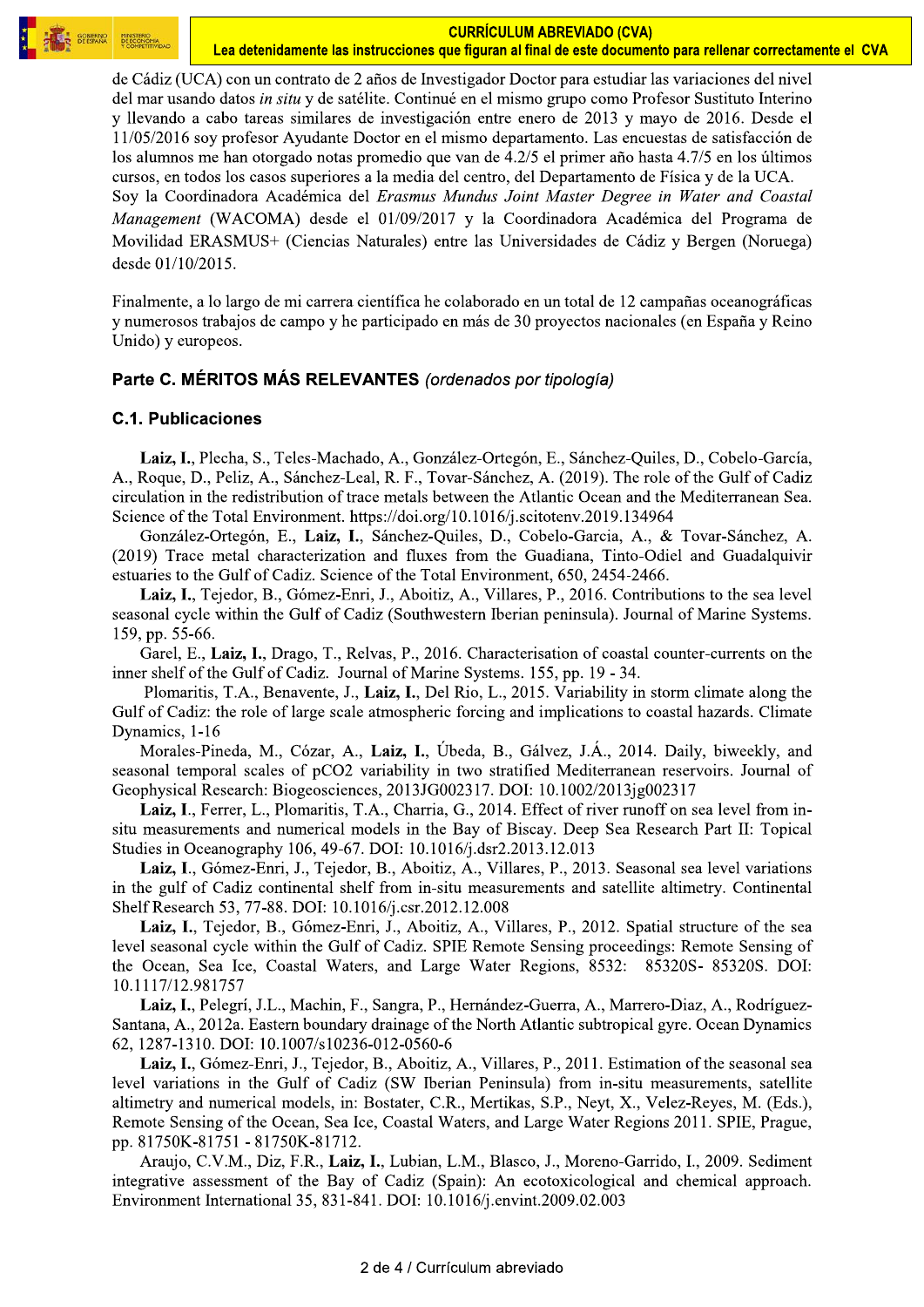

Machín, F., Pelegri, J.L., Marrero-Diaz, A., Laiz, I., Ratsimandresy, A.W., 2006. Near-surface circulation in the southern Gulf of Cadiz. Deep-Sea Research Part Ii-Topical Studies in Oceanography 53, 1161-1181. DOI: 10.1016/j.dsr2.2006.04.001

Pelegri, J.L., et al. (14/9), 2005. Hydrographic cruises off northwest Africa: the Canary Current and the Cape Ghir region. Journal of Marine Systems 54, 39-63. DOI: 10.1016/j.jmarsys.2004.07.001

# **C.2. Proyectos**

Ecología microbiana y biogeoquímica de los sedimentos intermareales: efectos del forzamiento físico de las mareas, el fotoperiodo y los eventos climáticos extremos (CTM2017-82274-R). Funding entity: Ministerio de Economía y Competitividad. Duración: 20/09/2018-30/10/2021: PI: Drs. Alfonso Corzo & Luis Antonio Mariscal Rico (University of Cadiz); Participación: Grupo de investigación.

Estudio del contenido de metales traza en el Golfo de Cadiz: Influencia de los Ríos Guadiamar, Tinto, Odiel v Guadalquivir (CTM2014-59244-C3-3-R) (Subprovecto 2 del provecto coordinado: Oceanografía Integrada del Golfo de Cadiz en un escenario de cambio global). Ministerio de Economía y Competitividad; Duración: 31/01/2015 - 31/12/2017; IP: Dr. Antonio Tovar (ICMAN-CSIC); Participación: Equipo de trabajo

Microecología y biogeoquímica de los sedimentos intermareales de la Bahía de Cádiz: forzamiento físico por el ciclo mareal y el fotoperiodo (MICROBAHIA) (CTM2013-43857-R). Entidad financiadora: Ministerio de Economía y Competitividad; Duración 01/09/2014 -30/09/2017 IP: Dr. Alfonso Corzo (Universidad de Cádiz); Tipo de participación: Investigador

Altimetría costera: validación con medidas in situ. Aplicación a la dinámica de la costa suroccidental de la península ibérica (ALCOVA) (CTM2012-37839). Entidad financiadora: Ministerio de Economía y Competitividad; Duración: 01/01/2013 - 31/12/2015; IP: Dr. Jesús Gómez Enri (Universidad de Cádiz) Tipo de participación: Investigador

Teledetección de regiones costeras con altimetría: Generación de nuevos productos; aplicaciones de niveles medios y su relación con el cambio climático (CLI-CGL2008-04736). Entidad financiadora: Ministerio de Ciencia e Innovación; Duración: 2008-2011; IP: Dra. Mª del Pilar Villares Durán (Universidad de Cádiz); Tipo de participación: Investigador contratado doctor

Estudio de los eventos de turbidez en la desembocadura del Guadalquivir mediante teledetección y su conexión con procesos meteorológicos y oceanográficos (P09-RNM-4583). Entidad financiadora: Junta de Andalucía (Proyectos de Excelencia); Duración: 03/02/2010-03/02/2014; IP: Dr. Gabriel Navarro (ICMAN-CSIC); Tipo de participación: Investigador

Inter-basin exchange in the changing Mediterranean sea: impact on the ecosystem in the vicinity of the straits connecting the Mediterranean Sea with the adjacent basins (MedEx) (CTM2008-04036-E/MAR). Entidad financiadora: Unión Europea (financiación a través de MarinERA); Duración: 01/01/2009 -31/12/2011; IP: Dr. Álvaro Peliz (Universidad de Lisboa); Tipo de participación: Investigador

Vulnerabilidad del fitoplancton al cambio global: capacidad genética y estrategias adaptativas (CTM2008-05680-C02/MAR). Entidad financiadora: Ministerio de Ciencia en Innovación; Duración: 01/01/2009-31/12/2010; IP: Dra. Emma Huertas (ICMAN-CSIC); Tipo de participación: Investigador

Southern European Seas: Assessing and Modelling Ecosystems changes (SESAME) (FP6-036949-2 (GOCE)). Entidad financiadora: Unión Europea (Sexto Programa Marco); Duración: 01/11/2006-30/04/2011; IP: Dr. Evangelos Papathanassiou (HCMR, Atenas, Grecia); Tipo de participación: Investigador

# C.3. Contratos

Fluctuaciones y potencialidad de especies pesqueras de plataforma en la región atlántica andaluza Tipo de contrato: A través de la Empresa Pública para el Desarrollo Agrario y Pesquero de Andalucía. Empresa/administración financiadora: Consejería de Agricultura y Pesca de la Junta de Andalucía